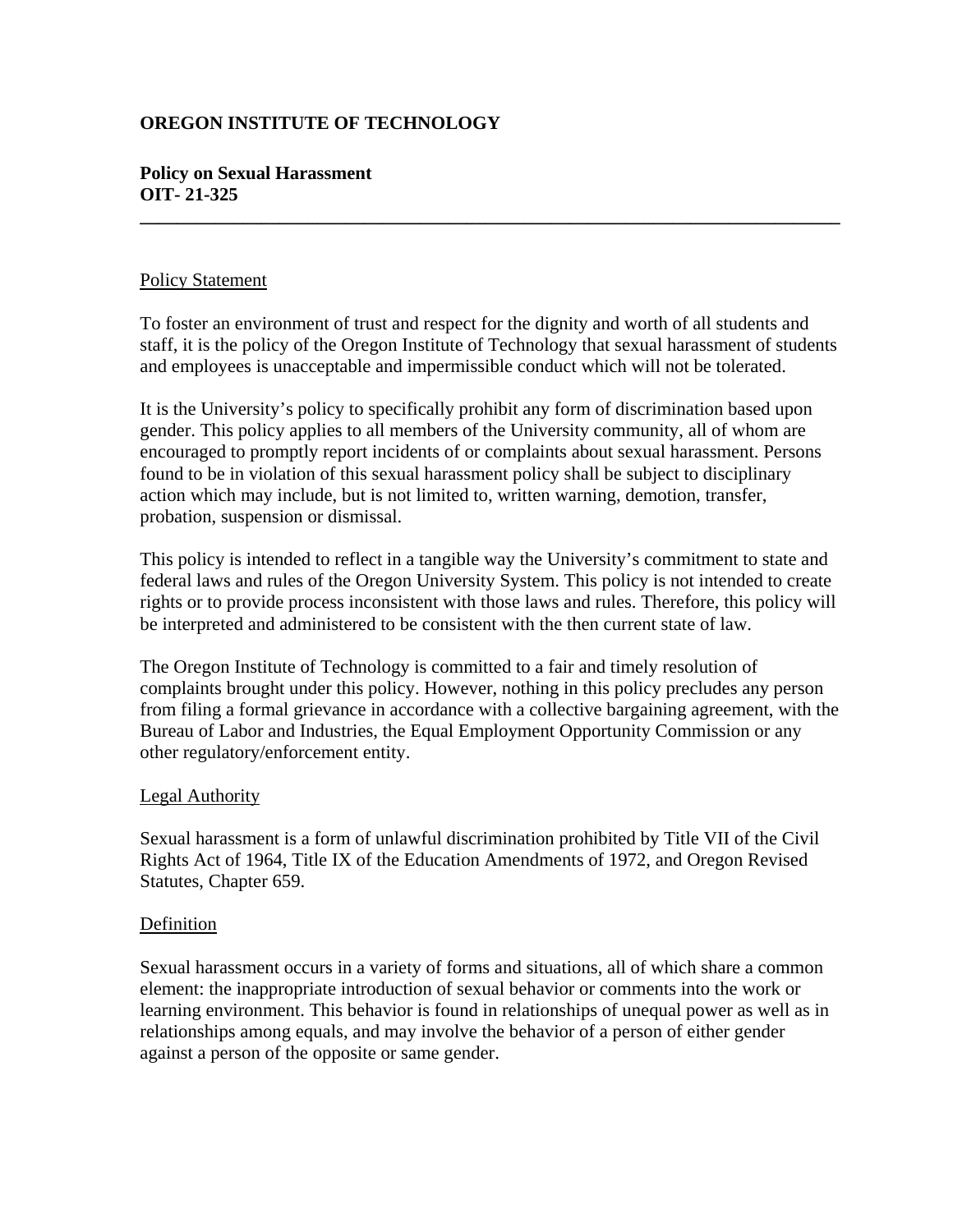As set forth in Oregon University System Administrative Rule OAR 580-015-010(2), sexual harassment of a student "means any sexual advance, any request for sexual favors or other verbal or physical conduct of a sexual nature by an OSSHE employee when:

**\_\_\_\_\_\_\_\_\_\_\_\_\_\_\_\_\_\_\_\_\_\_\_\_\_\_\_\_\_\_\_\_\_\_\_\_\_\_\_\_\_\_\_\_\_\_\_\_\_\_\_\_\_\_\_\_\_\_\_\_\_\_\_\_\_\_\_\_\_\_\_\_\_\_\_** 

(a) Submission to such advances, requests or conduct is made either explicitly or implicitly a term or condition of a student's employment or academic experience; or

(b) Submission to or rejection of such advances, requests or conduct by a student is used as a basis or condition for employment and/or academic decisions affecting the student; or

(c) Such conduct interferes with the work or academic performance of a student because it has created an intimidating, hostile or offensive working or academic environment for the student who is the object of the conduct and a reasonable person of that student's gender would have been affected similarly to the student."

In the employment context, sexual harassment occurs when such behavior constitutes unwelcome sexual advances, unwelcome requests for sexual favors, and other unwelcome verbal or physical behavior of a sexual nature where:

(a) Submission to such advances, requests, or conduct is made either explicitly or implicitly a term or condition of an individual's employment; or,

(b) Submission to or rejection of such advances, requests, or conduct by an individual is used as the basis or condition for employment; or,

(c) Such conduct is unwelcome and sufficiently severe or pervasive that it interferes with an individual's work performance because it has created an intimidating, coercive, hostile, or offensive working environment for the individual who is the object of such conduct, and where the conduct would have such an effect on a reasonable person of the same gender.

A third party may also file a complaint under this policy if the sexual conduct of others in the education or work environment has the purpose or effect of substantially interfering with the third party's welfare, academic or work performance. Examples would include consensual sexual relationships where such relationships lead to favoritism of a student or subordinate employee with whom the instructor or the superior is sexually involved and where such favoritism adversely affects other students or employees.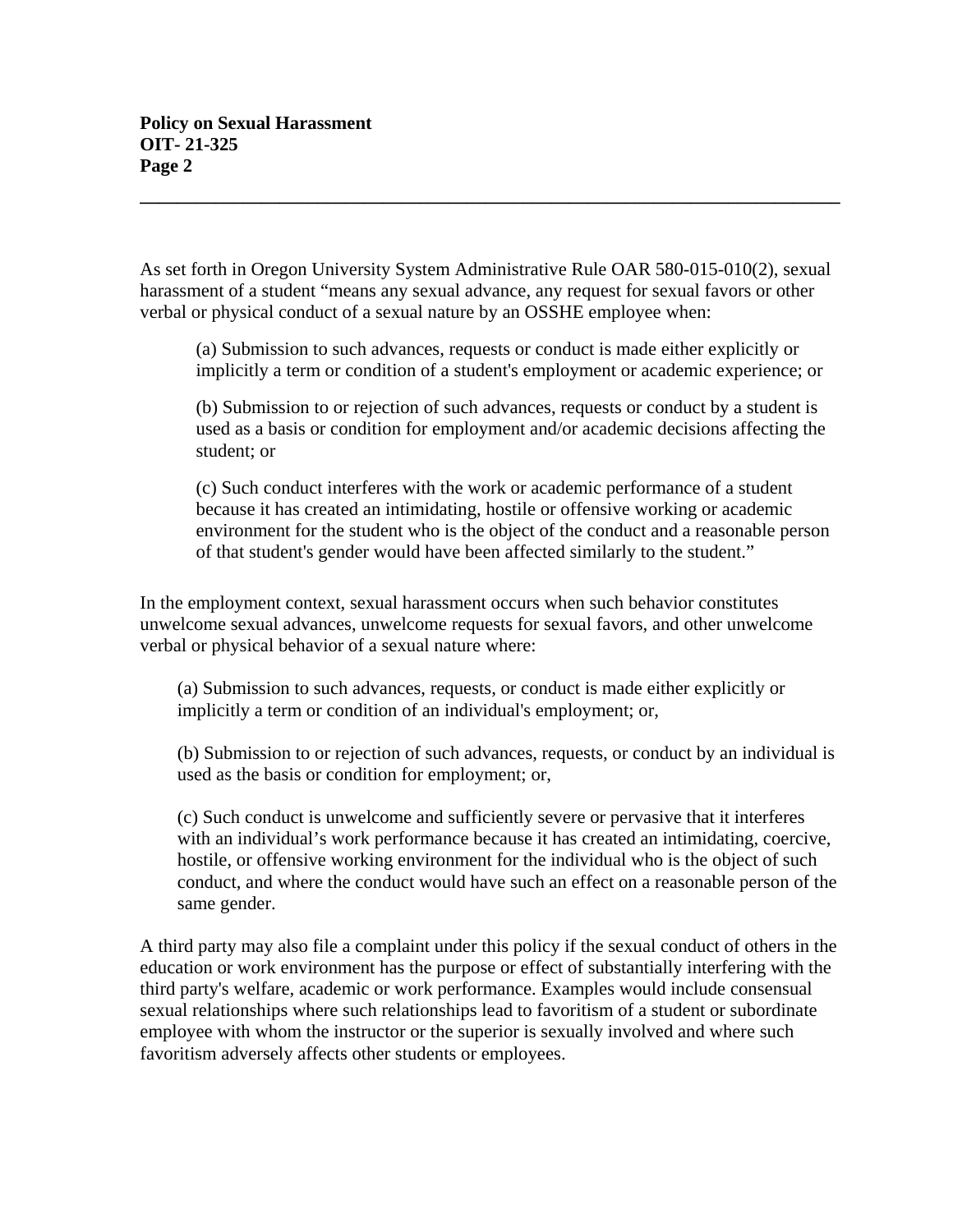Consensual relationships, in and of themselves, do not typically constitute sexual harassment. However, such relationships carry the potential for such allegations or perceptions (see Policy OIT-22-055, *"Consensual Relationships Leading to Conflicts of Interest"*).

**\_\_\_\_\_\_\_\_\_\_\_\_\_\_\_\_\_\_\_\_\_\_\_\_\_\_\_\_\_\_\_\_\_\_\_\_\_\_\_\_\_\_\_\_\_\_\_\_\_\_\_\_\_\_\_\_\_\_\_\_\_\_\_\_\_\_\_\_\_\_\_\_\_\_\_**

# Examples of Prohibited Behavior

Prohibited acts that constitute sexual harassment take a variety of forms. Examples of the kinds of conduct that may constitute sexual harassment include, but are not limited to:

1. Unwelcome sexual propositions, invitations, solicitations, and flirtations.

2. Threats or insinuations that a person's employment, wages, academic grade, promotional opportunities, classroom or work assignments or other conditions of employment or academic progress may be adversely affected by not submitting to sexual advances.

3. Unwelcome verbal expressions of a sexual nature, including graphic sexual commentary about a person's body, dress, appearance, or sexual activities; the unwelcome use of sexually degrading language, jokes or innuendoes; unwelcome suggestive or insulting sounds or whistles; obscene phone calls.

4. Sexually suggestive objects, pictures, videotapes, audio recordings or literature, placed in the work or study area that may embarrass or offend individuals. Such material if used in the educational setting shall be related to educational purposes.

5. Unwelcome and inappropriate touching, patting, pinching, or obscene gestures.

# Responsibility

Individuals who are aware of or have experienced an incident of sexual harassment should promptly report the matter to one of the officials designated to receive informal or formal complaints in "Procedures" below. Administrators and supervisors are responsible for the prevention and elimination of sexual harassment within the areas they oversee. Further, they must take immediate steps to ensure that any complaint or report of sexual harassment is addressed, even if the problem is not within their area of oversight. Faculty members must inform their department chairperson, program director, or other appropriate administrator or designated official if they have reason to believe sexual harassment is occurring.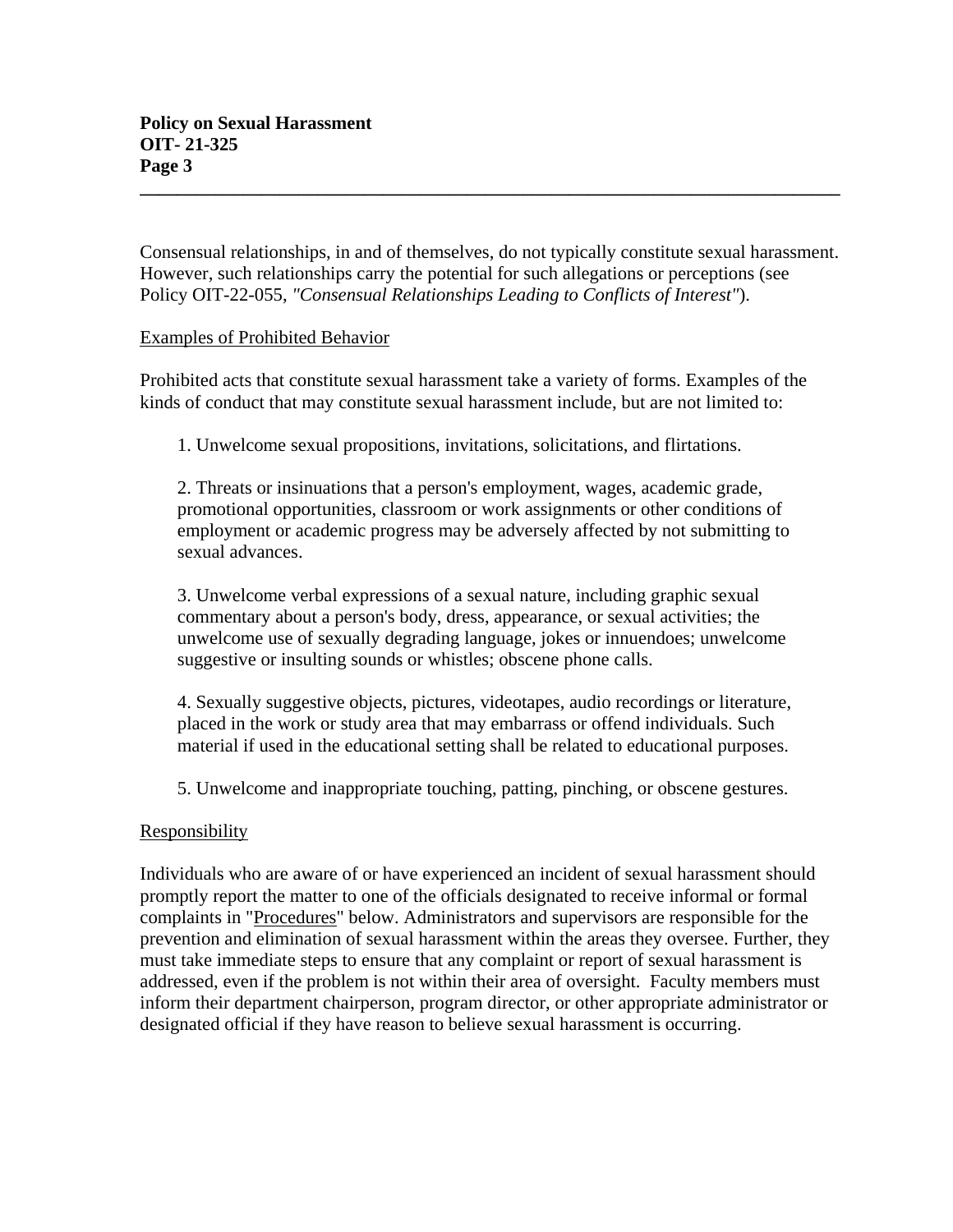# Retaliation

No student, faculty member, administrator, staff person, applicant for employment, or member of the public may be subjected to restraint, interference, coercion or reprisal for action taken in good faith to seek advice concerning a sexual harassment matter, in filing a sexual harassment complaint, or in serving as a witness or official in the investigation of a sexual harassment complaint. Persons believing they have been subject to retaliation for exercising their rights and responsibilities under this policy may file a retaliation complaint with the Affirmative Action Officer*.*

**\_\_\_\_\_\_\_\_\_\_\_\_\_\_\_\_\_\_\_\_\_\_\_\_\_\_\_\_\_\_\_\_\_\_\_\_\_\_\_\_\_\_\_\_\_\_\_\_\_\_\_\_\_\_\_\_\_\_\_\_\_\_\_\_\_\_\_\_\_\_\_\_\_\_\_**

# Confidentiality and Protection of Parties

Any allegation of sexual harassment brought under this policy shall be promptly investigated in a confidential manner so as to protect the privacy of all persons involved. Confidentiality will be maintained to the extent practical and appropriate under the circumstances and to the extent permitted by law. All individuals involved in the submission, review and disposition of a complaint shall respect and uphold its confidential nature.

# Malicious and False Accusations

A complainant whose allegations are found to be both false and brought with malicious intent will be subject to disciplinary action, which may include, but is not limited to, written warning, demotion, transfer, suspension, probation, dismissal or expulsion.

### Procedures

Any faculty member, staff member, or student who believes that she or he is being sexually harassed should, if feasible, tell or otherwise inform the harasser that the conduct is unwelcome and must stop. However, in some circumstances this course of action may not be feasible, may be unsuccessful, or the individual may be uncomfortable dealing with the matter in this way.

To encourage persons experiencing alleged sexual harassment to come forward, the University provides several channels of communication and both informal and formal complaint resolution.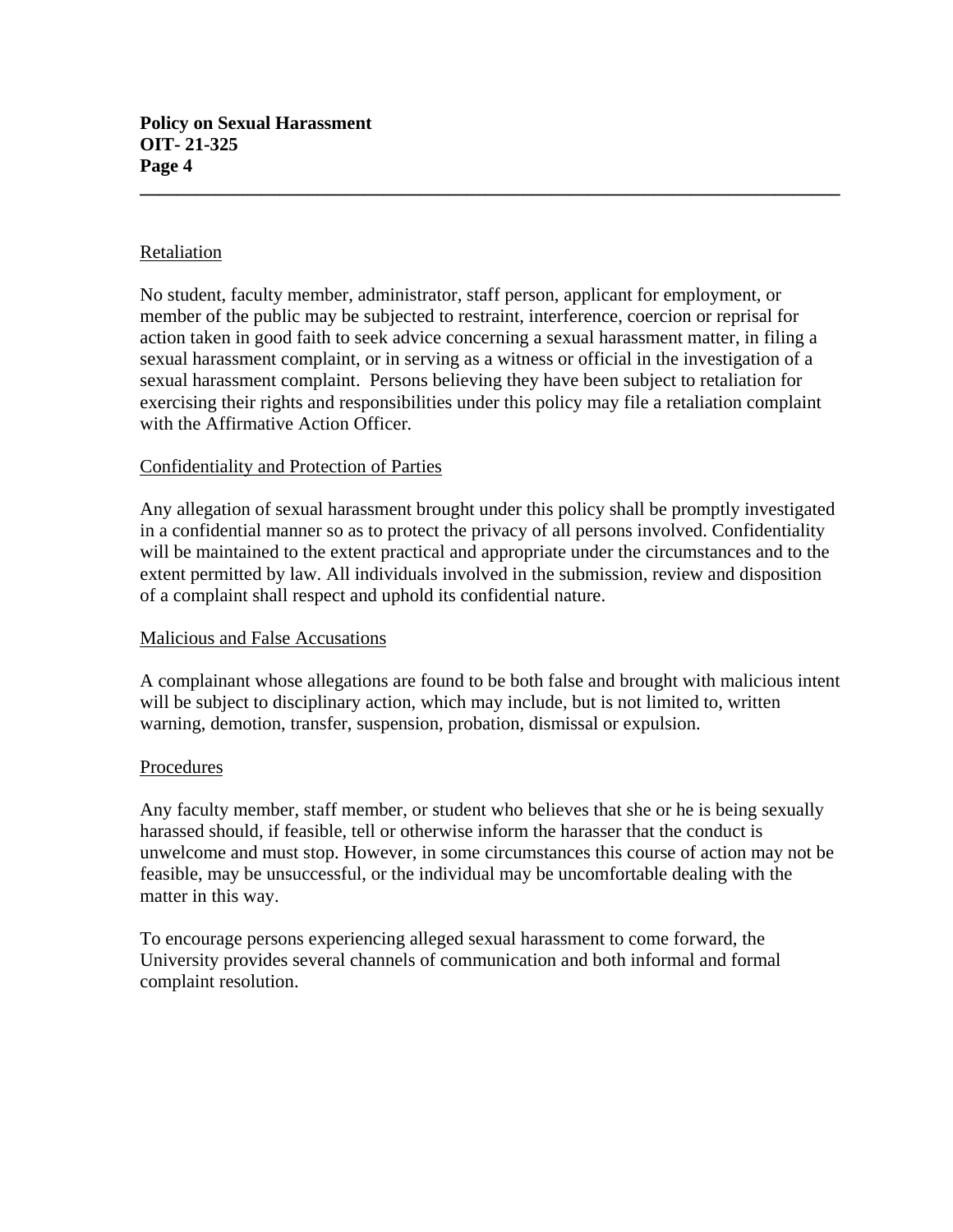### A. Information, Counseling, and Informal Resolution

Anyone may seek advice, information or counseling on matters related to sexual harassment without lodging a formal complaint. Persons who regard, or are uncertain as to whether, what they are experiencing is sexual harassment should consult with a department chair, the head of an administrative department, the Affirmative Action Officer, or the Director of Human Resources. Consistent with OAR 580-015-0090, OIT shall ensure that a grievance counselor is available to assist students and others in the processing of a complaint.

**\_\_\_\_\_\_\_\_\_\_\_\_\_\_\_\_\_\_\_\_\_\_\_\_\_\_\_\_\_\_\_\_\_\_\_\_\_\_\_\_\_\_\_\_\_\_\_\_\_\_\_\_\_\_\_\_\_\_\_\_\_\_\_\_\_\_\_\_\_\_\_\_\_\_\_**

Any report of possible sexual harassment must be addressed in a reasonable and timely manner. Any office, department or University employee receiving a report of possible sexual harassment is expected to contact the Affirmative Action Officer for guidance without delay.

The informal resolution process will include advice and counsel on the options for action available under this policy. To the extent possible, information disclosed through this advising process will be held in confidence, unless and until the initiating individual agrees to additional disclosure in order to facilitate a solution. The aim of informal complaint resolution is not to determine whether there was intent to harass but to ensure that the alleged offending behavior ceases and that the matter is resolved promptly at the lowest possible level.

# B. Formal Complaint Resolution

The filing of a verbal, written or audiotaped complaint is required for a matter to be formally investigated and a determination made as to whether this policy prohibiting sexual harassment has been violated. A formal complaint of sexual harassment must be made no more than 365 calendar days following the alleged act.

All formal complaints of sexual harassment, whether they are filed against a student, faculty or staff member, or a third party, will result in essentially the same process. The Affirmative Action Officer will conduct a full, impartial and timely investigation and will provide the person against whom the complaint is made (the respondent) with a written statement of the allegations, to which that individual will be required to respond within seven calendar days. The Affirmative Action Officer may extend this timeline up to five days. During the course of the investigation the Affirmative Action Officer will hear the complainant, the respondent, and witnesses identified by each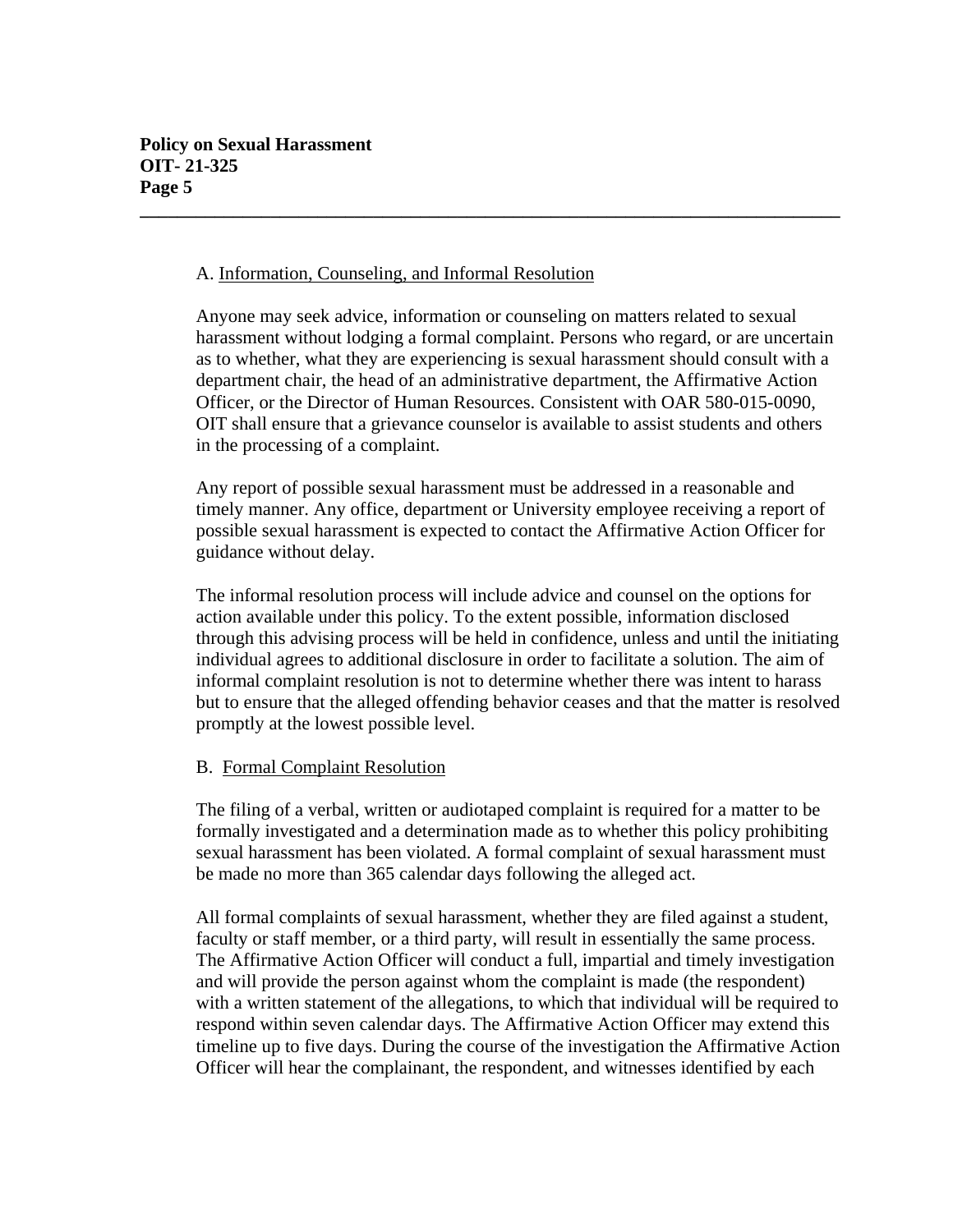party. To the extent possible, complaints will be handled confidentially, with the allegations and facts made available only to those who have a compelling need to know for purposes of investigation or resolution of the matter.

**\_\_\_\_\_\_\_\_\_\_\_\_\_\_\_\_\_\_\_\_\_\_\_\_\_\_\_\_\_\_\_\_\_\_\_\_\_\_\_\_\_\_\_\_\_\_\_\_\_\_\_\_\_\_\_\_\_\_\_\_\_\_\_\_\_\_\_\_\_\_\_\_\_\_\_**

# 1. Complaint Against a Student

To bring a formal complaint of sexual harassment against a student an individual should inform the Affirmative Action Officer, the Vice President for Student Affairs, or the Dean of Students. Sexual harassment is deemed student misconduct and is subject to the disciplinary conditions of the Student Conduct Code as set forth in the current Student Handbook. The Affirmative Action Officer will provide a written report of findings to the Vice President for Student Affairs within twenty-one calendar days of receipt of the complaint. This timeline may be extended up to ten days with the approval of the President or designee.

### 2. Complaint Against a Faculty or Staff Member

Formal complaints of sexual harassment against a member of the faculty or staff are to be filed with the Affirmative Action Officer or the appropriate Vice President. Affirmative Action Officer will conduct an investigation of the complaint and provide a written report of findings to the appropriate individual(s) as set forth below within twenty-one calendar days of receipt of the complaint. This timeline may be extended up to ten days with the approval of the President or designee.

### a. Complaint Against a Faculty Member

In a matter involving a complaint against a faculty member, the Affirmative Action Officer will present the written report to the Provost/Vice President for Academic Affairs, and/or the President, as appropriate.

The report will include a statement of the allegations, the investigatory process, the evidence in the case, the persuasiveness of the evidence, the consistency of the testimony, and the credibility of the witnesses. The President will determine whether to initiate proceedings to consider sanctions against the accused faculty member.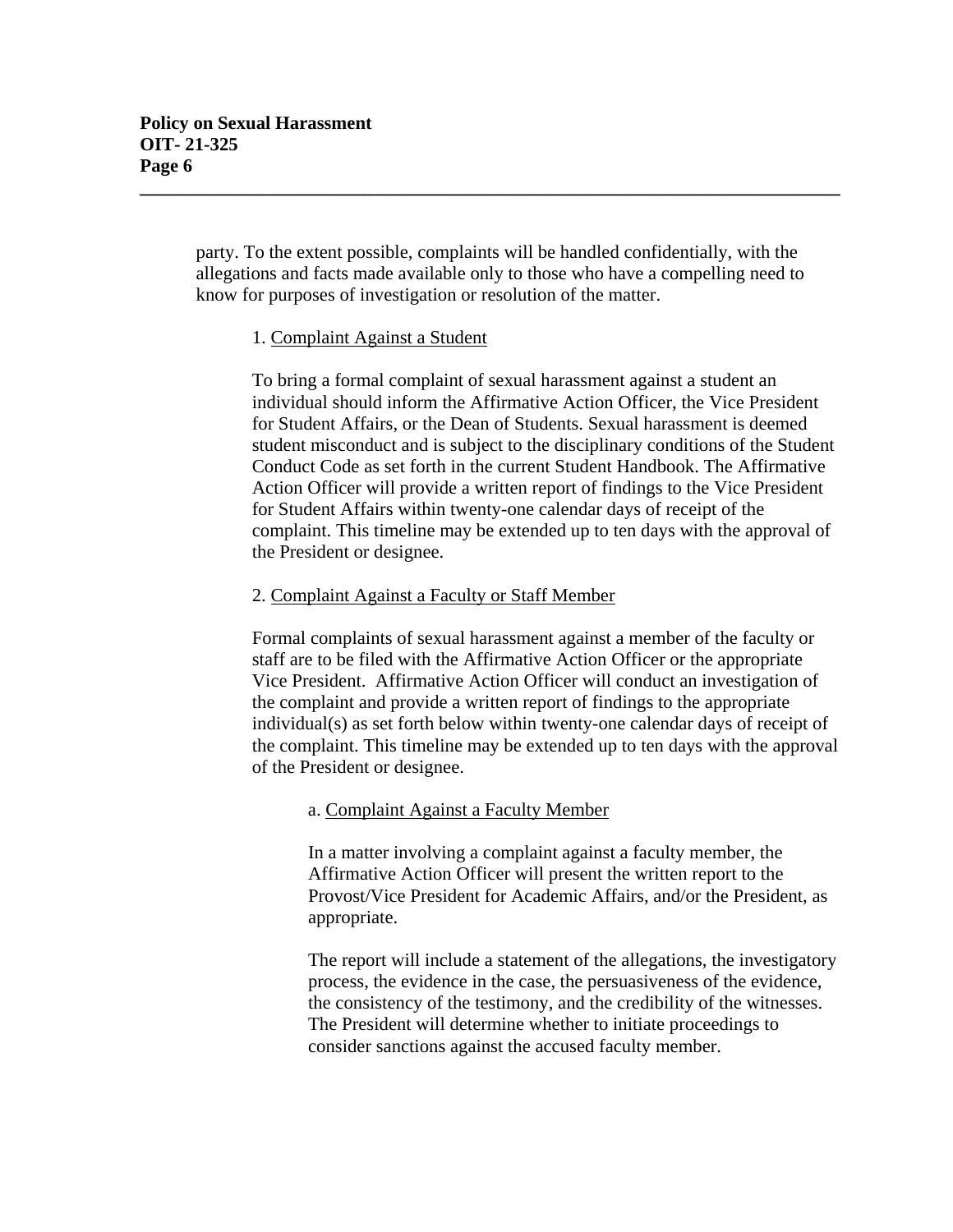# b. Complaint Against a Staff Member

**\_\_\_\_\_\_\_\_\_\_\_\_\_\_\_\_\_\_\_\_\_\_\_\_\_\_\_\_\_\_\_\_\_\_\_\_\_\_\_\_\_\_\_\_\_\_\_\_\_\_\_\_\_\_\_\_\_\_\_\_\_\_\_\_\_\_\_\_\_\_\_\_\_\_\_**

At the conclusion of the investigation of a complaint against a staff member, the Affirmative Action Officer will present to the appropriate administrative official(s) a written report which will include a discussion of the allegations, the investigatory process, the evidence in the case, the persuasiveness of the evidence, the consistency of the testimony, and the credibility of the witnesses. The administrative official(s) will determine whether the policy was violated, take necessary action, and inform the complainant and the respondent of the final disposition of the complaint. If the complaint is against the Affirmative Action Officer*,* the complaint shall be filed with the President, who will appoint an alternative investigatory official and take action as necessary.

# 3. Complaint Against a Third Party

Complaints regarding alleged sexually harassing behavior toward students, faculty or employees by members of the public such as vendors and contractors, visiting student or citizen groups, and private individuals while on University premises or activities should be reported to the Affirmative Action Officer who shall conduct a full and impartial investigation to the extent indicated and possible and submit a report of findings and recommended actions to the complainant and to the Vice President for Finance and Administration within twenty-one calendar days of receipt of the complaint. This timeline may be extended up to ten days with the approval of the President or designee.

# C. Alternative Investigation Process

In the event of a potential, perceived or actual conflict of interest on the part of the Affirmative Action Officer, or if requested by the complaint or respondent, the President may appoint an alternate individual to conduct the investigation and issue a report of findings and recommendations as set forth in this policy.

Alternatively, the President may appoint an *ad hoc* panel to conduct the investigation and issue a report of findings and recommendations. This investigation panel shall consist of a chair and four members, two males and two females. The chair will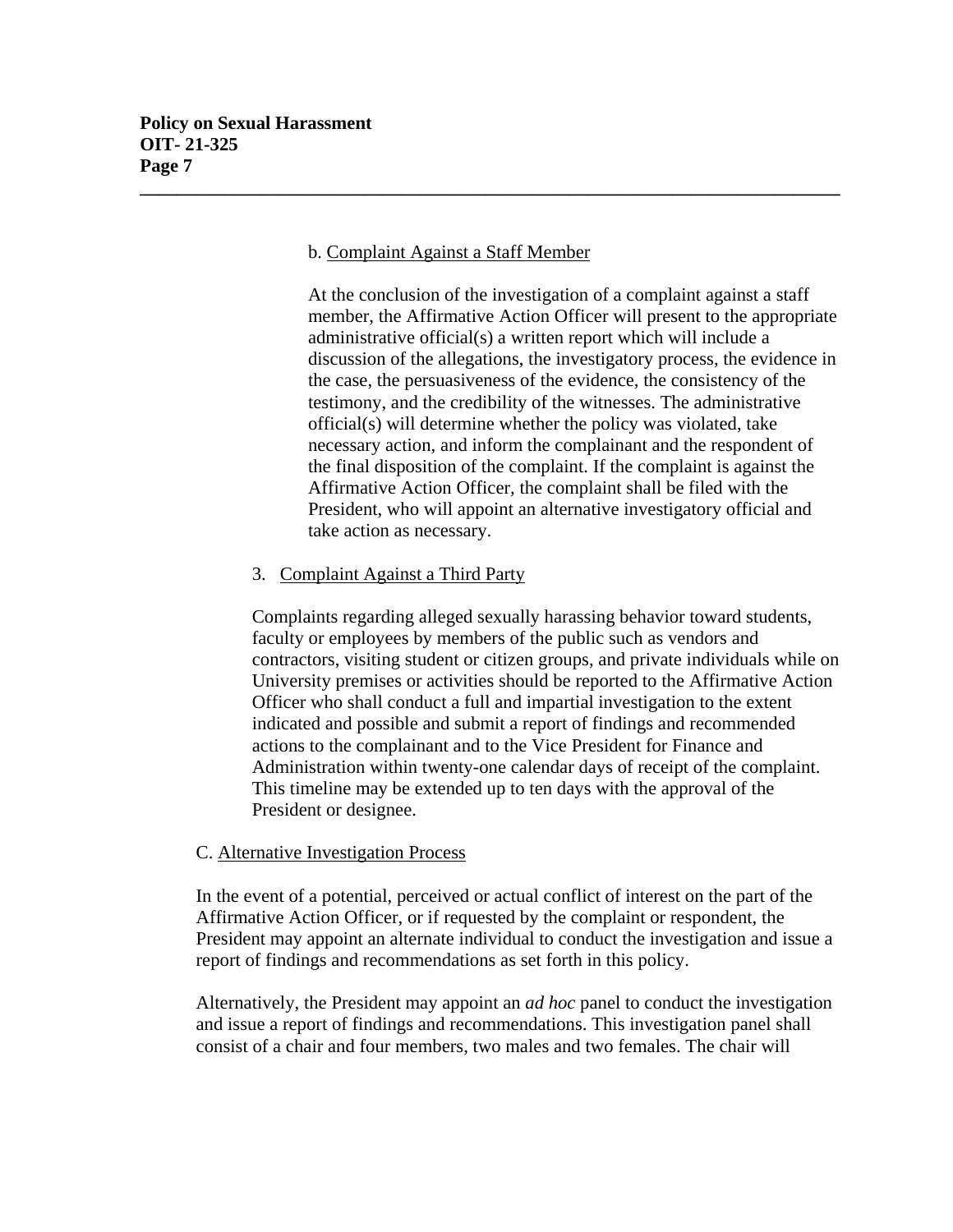normally be non-voting, but will cast the tie-breaking vote when necessary. The purpose of the panel is to determine, to the best of its ability, the facts regarding the alleged sexual harassment.

**\_\_\_\_\_\_\_\_\_\_\_\_\_\_\_\_\_\_\_\_\_\_\_\_\_\_\_\_\_\_\_\_\_\_\_\_\_\_\_\_\_\_\_\_\_\_\_\_\_\_\_\_\_\_\_\_\_\_\_\_\_\_\_\_\_\_\_\_\_\_\_\_\_\_\_**

Prior to the hearing, the panel will meet to determine procedures for the conduct of the hearing in consultation with the parties involved. The panel will hear the complainant, the respondent, and witnesses identified by each party, and will examine all evidence it deems necessary. The rights of all parties will be observed and confidentiality will be protected to the fullest extent possible.

At the conclusion of its investigation and within twenty-one calendar days of receipt of the complaint, the panel will issue a written report to the President and to the appropriate Vice President or other appropriate administrative official to whom the respondent reports. This timeline may be extended up to ten days with the approval of the President or designee. If the complainant or respondent is a student, the report will also be submitted to the Vice President for Student Affairs. The panel's report will detail the allegations, the hearing process, the evidence in the case, the persuasiveness of the evidence, the consistency of the testimony, and the credibility of the witnesses. The administrative official(s) receiving the report will determine whether there has been a violation of the policy prohibiting sexual harassment, and will take whatever disciplinary action is necessary and appropriate.

# Appeals and Grievances

Should a complainant or respondent be dissatisfied with the findings or actions resulting from the investigatory process set forth in this policy, an appeal may be presented to the President within ten calendar days of their receipt of the written report. The President shall take what actions s/he deems necessary to address the appeal and shall issue a determination within thirty (30) calendar days. The decision of the President is final in accordance with OAR 580-21-0050 (10).

Grievances relating to action taken under this policy are subject to the grievance procedures set forth in: the *OIT Student Handbook*; OAR 578-42-050, *Faculty Grievance Procedures*; OIT-21-320, the *Grievance Procedure for Administrative Staff*; or the current collective bargaining agreement, as applicable.

If a grievance is made pursuant to a collective bargaining agreement or a remedy is sought through a judicial or administrative process other than specified herein, the University*,* at its sole discretion*,* may discontinue its obligations pursuant to this policy.